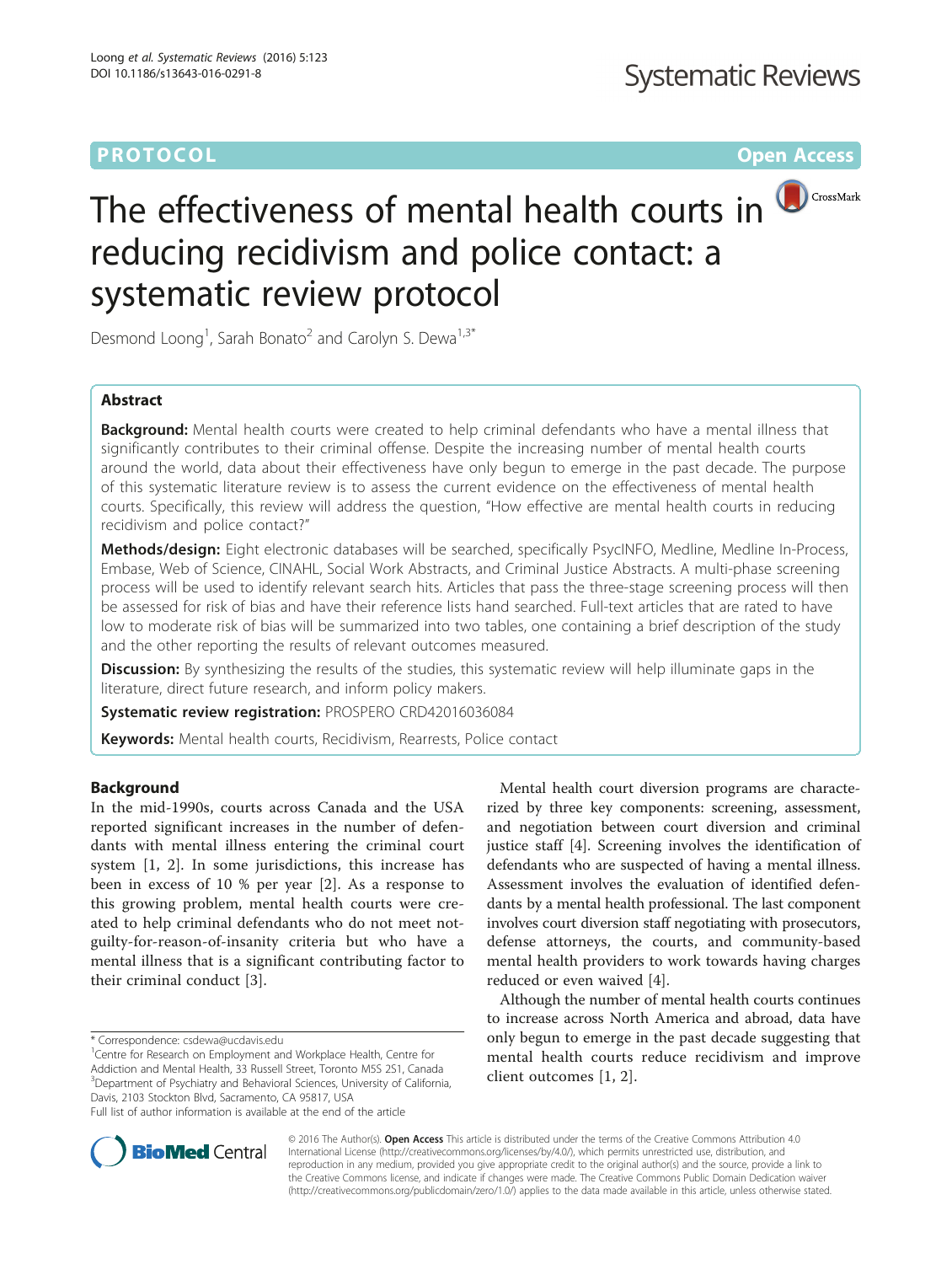## Purpose of systematic review

The purpose of this systematic review of the literature is to look at the current evidence on the effectiveness of mental health courts in reducing client rearrest rates and contact with police. Specifically, this review will address the question, "How effective are mental health courts in reducing recidivism and police contact?" This review will contribute to the literature by examining the evidence on whether mental health court clients benefit from their linkage to mental health services in the community by helping them live in the community independently and stay out of the legal system.

## Previous reviews and rationale

Although systematic reviews on mental health courts have been published, with 2011 and 2015 being the most recent [[5](#page-4-0)–[7](#page-4-0)], there are several limitations with these three previous reviews that this systematic review will address.

Firstly, this systematic review will report on the current evidence on the effectiveness of mental health courts by collecting data on peer-reviewed studies up until February 2016. The 2011 reviews by Sartechi et al. [[6\]](#page-4-0) and Lange et al. [[5\]](#page-4-0) are based on data collected up until July 2009 and January 2011, respectively. The 2015 paper by Honegger [[7\]](#page-4-0) reviews data collected up to August 2014.

Secondly, this review will employ a more comprehensive search strategy than previous reviews. This review will use truncated word search commands and database-specific adjacency operators that were not used by previous reviews. Truncated search commands broaden a search strategy to capture variations in spelling for a particular word. This means a keyword can be comprehensively searched in one single command as opposed to the multiple search commands required to account for each variation of spelling. Adjacency commands, on the other hand, help to look for a string of words that are within a specified number of words apart. This allows key phrases to be searched without having to worry about the order of words the author(s) may use and all the different combinations.

Lastly, this review will not be using geographical search limitations. Previous reviews focused on specific geographical locations, such as North America [[5\]](#page-4-0) or the USA [\[7\]](#page-4-0). Given mental health courts exist in many jurisdictions around the world [\[1\]](#page-3-0), the use of geographical limitations are arguably too narrow of a view.

## Methods/design

This systematic literature review will be reported following the Preferred Reporting Items for Systematic Reviews and Meta-Analyses (PRISMA) guidelines [[8\]](#page-4-0). Because this review will only use publically available information, an ethics review board approval will not be required.

## Eligibility criteria

For the purposes of this review, mental health courts will be defined as specialized courts dedicated to persons with serious mental illness who have committed a crime [[2\]](#page-3-0). Court support services will be defined as services provided to clients to help navigate the court system and utilize mental health services [\[9](#page-4-0)]. Recidivism will be defined as rearrests, and police contact will be defined as any kind of client involvement with police in the community for suspected violations of the law by the client (as opposed to contacts resulting from being a victim of a crime).

The following eligibility criteria will be used to screen for relevant peer-reviewed articles:

- 1. The study reports on a mental health court(s).
- 2. The study reports on adults (18 years or older) with mental disorders who have been charged for committing a crime.
- 3. The study reports program outcome measures on recidivism and/or police contact.

The following exclusion criteria will be used:

- 1. The study reports only on juvenile courts.
- 2. The study reports solely on drug courts.
- 3. The study population does not have identified mental disorders.
- 4. There are no outcome measures reported.
- 5. There is no comparison group.
- 6. The article is not reporting on original research.
- 7. The study is a case study.
- 8. The study only re-reports findings from an already included publication of the same author using the same dataset.

## Search strategy

#### Electronic databases

In total, eight electronic databases will be searched for this systematic review:

- 1. PsycINFO (an index of journal articles, books, chapters, and dissertations in psychology, social sciences, behavioral sciences, and health sciences)
- 2. Medline (an index of biomedical research and clinical sciences journal articles)
- 3. Medline In-Process (an index of biomedical research and clinical sciences journal articles awaiting to be indexed into Medline)
- 4. Embase (an index of biomedical research and abstracts from biomedical, drug, and medical device conferences)
- 5. Web of Science (an index of journal articles, editorially selected books, and conference proceedings in life sciences and biomedical research)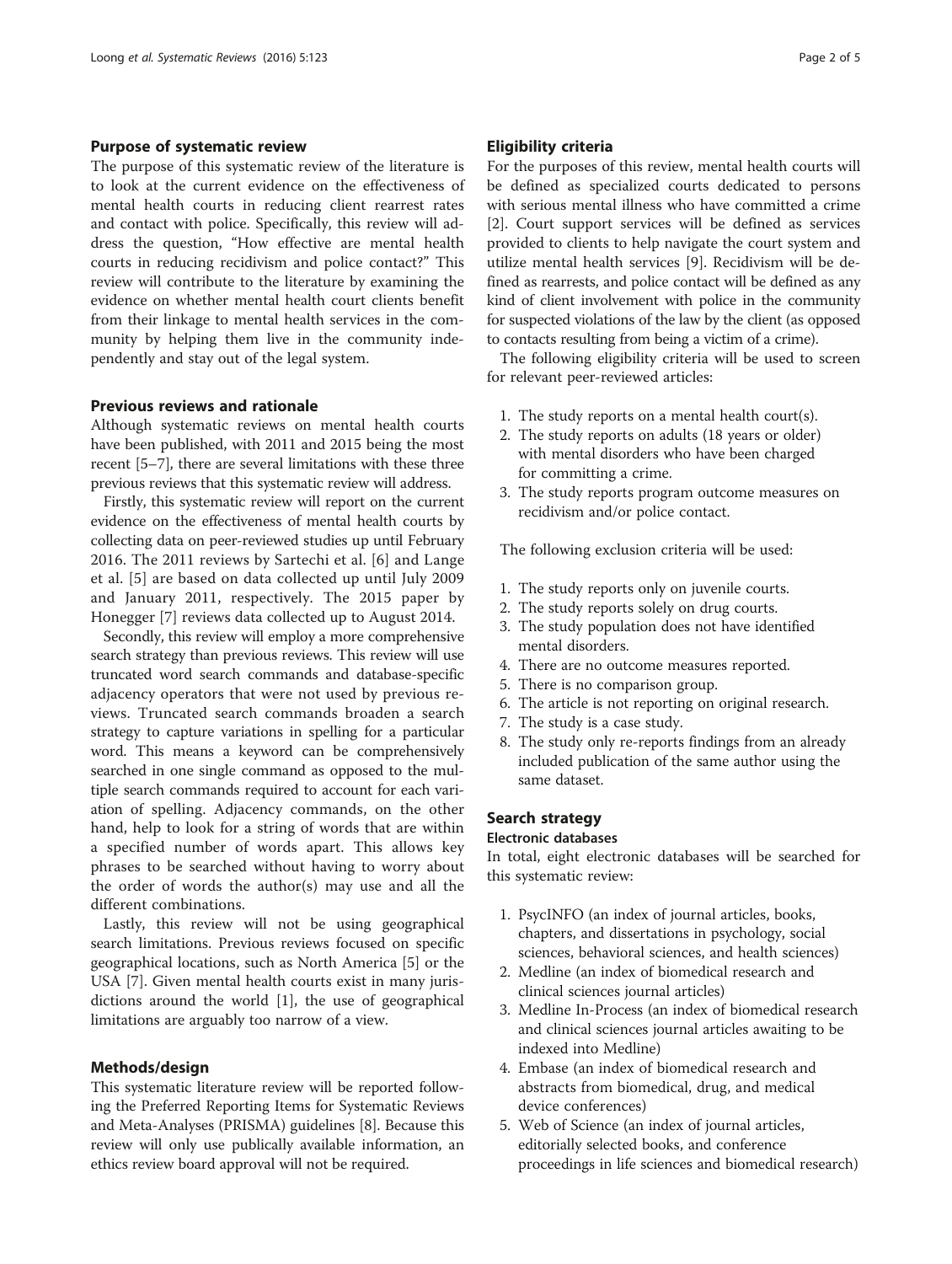- 6. CINAHL (an index of journal articles, books, dissertations, and conference proceedings in nursing, biomedicine, health sciences librarianship, alternative medicine, consumer health, and allied health disciplines)
- 7. Social Work Abstracts (an index of abstracts in social work and human services)
- 8. Criminal Justice Abstracts (an index of abstracts in criminal justice and criminology)

Specific to each database, the finalized search strategies will be developed and executed with a professional health science librarian. Medline, Medline In-Process, PsycINFO, Embase, and Social Work Abstracts will be searched using the OVID platform. Web of Science will be searched using the Thomson Reuters search interface. Lastly, CINAHL and Criminal Justice Abstracts will be searched using the EBSCO platform. Across all databases, search results will be limited to English language journals and published articles in peer-reviewed journals whenever possible. Search results will not be limited by publication year.

## Search term development

PsycINFO will be used to develop the finalized search terms for this systematic review. The main rationale is because PsycINFO has the largest index of journals relating to both mental health and justice. In the first step, a search will be executed using the preliminary keywords shown in Table 1. Keyword searches are particularly useful when the subject heading for a particular topic is not known and allows for queries of keywords that appear anywhere in an article's index record [[10\]](#page-4-0). The results of the preliminary keyword search will then be screened for relevancy using the eligibility criteria outlined previously. Articles that are found to be relevant will be examined for the keywords under which they are indexed. PsycINFO subject headings will also be identified to broaden the search if required. The development of search terms will stop when no new keywords are found from newly

Table 1 OVID preliminary search strategy (Medline, Medline In-Process, PsycINFO, Embase, and Social Work Abstracts)

|                  | Search terms                                 |
|------------------|----------------------------------------------|
| 1.               | (mental\$ adj3 health\$ adj3 court\$).mp.    |
| $\mathcal{L}$    | (mental\$ adj3 health\$ adj3 justice\$).mp.  |
| 3.               | (mental\$ adj3 ill\$ adj3 court\$).mp.       |
| $\overline{4}$ . | (mental\$ adj3 ill\$ adj3 justice\$).mp.     |
| 5.               | (court\$ adj3 diversion\$).mp.               |
| 6.               | (jail\$ adj3 diversion\$).mp.                |
| 7.               | (post\$ adj3 booking\$ adj3 diversion\$).mp. |
| 8.               | 1 OR 2 OR 3 OR 4 OR 5 OR 6 OR 7              |

Note: \$= Database specific truncation search command

identified articles. Each new article, identified with each new tested term, will be examined for new relevant search terms. In an iterative process, every keyword will be tested individually for inclusion into the search strategy. In the last step, the final search strategy will be adapted and executed for the remaining seven databases. When searching in Medline, Medical Subject Headings (MeSH) will be examined. MeSH terms are important to consider because they are the US National Library of Medicine's predefined and authorized vocabulary thesaurus used to index journal articles in Medline and PubMed [[11\]](#page-4-0). Because MeSH terms follow a hierarchical structure, these terms allow for searches at various levels of specificity [[11\]](#page-4-0). That is, all terms follow a tree structure from broad to specific, and this will allow for broadening the search if needed. Preliminary search strategies for each of the databases are included in Tables 1, 2, and [3](#page-3-0).

## Study selection

A multi-phase screening process will be used to identify relevant search hits using the eligibility criteria mentioned previously. Phase 1 will involve screening articles by title. Citations that pass the first phase will then be evaluated for relevance based on their abstracts. The full-text articles that pass the first and second screening will be evaluated for content. The entire multi-phase screening process will be done independently by two reviewers. Using Cohen's kappa coefficient (ƙ), the interrater reliability between both raters will be calculated and corrected for chance [[12\]](#page-4-0).

Articles with rating disagreements will be discussed until a consensus is reached. The reference lists of all accepted studies will also be hand searched. Articles identified through this process will be subjected to the same multi-phase screening process described previously using the same eligibility criteria.

## Risk of bias assessment

Articles that pass the three-stage screening process will then be assessed for risk of bias. A 6-item risk of bias

Table 2 Thomson Reuters preliminary search strategy (Web of Science)

|                | Search terms                            |
|----------------|-----------------------------------------|
| 1.             | mental* NEAR/3 health* NEAR/3 court*    |
| $\mathfrak{D}$ | mental* NEAR/3 health* NEAR/3 justice*  |
| 3.             | mental* NEAR/3 ill* NEAR/3 court*       |
| 4.             | mental* NEAR/3 ill* NEAR/3 justice*     |
| 5.             | court* NFAR/3 diversion*                |
| 6.             | jail* NEAR/3 diversion*                 |
| 7.             | post* NEAR/3 booking* NEAR/3 diversion* |
| 8.             | 1 OR 2 OR 3 OR 4 OR 5 OR 6 OR 7         |

Note: \*= Database specific truncation search command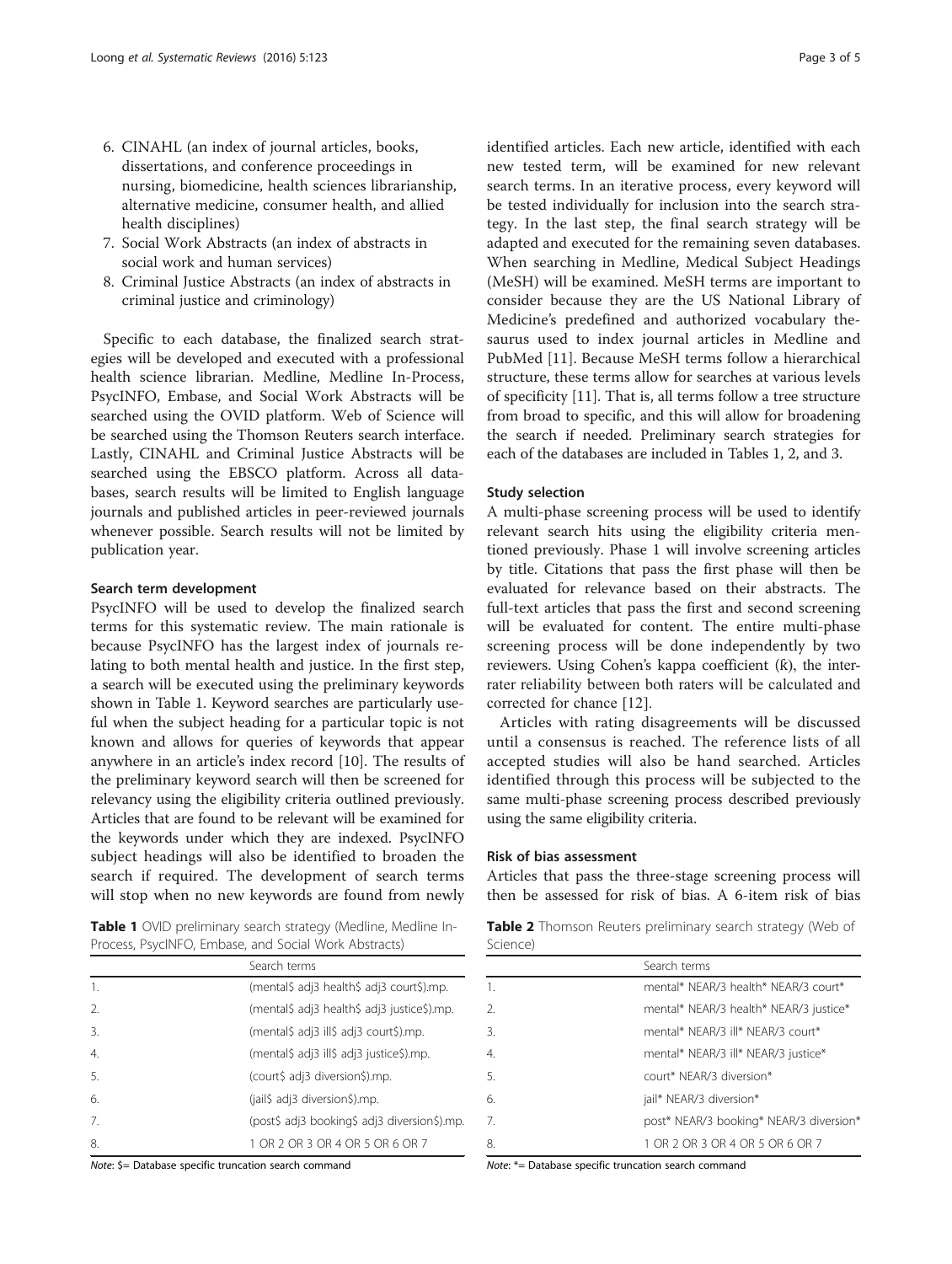<span id="page-3-0"></span>Table 3 EBSCO preliminary search strategy (CINAHL and Criminal Justice Abstracts)

|                  | Search terms                    |
|------------------|---------------------------------|
| 1.               | mental* N3 health* N3 court*    |
| $\mathfrak{D}$   | mental* N3 health* N3 justice*  |
| $\overline{3}$ . | mental* N3 ill* N3 court*       |
| $\overline{4}$ . | mental* N3 ill* N3 justice*     |
| 5.               | court* N3 diversion*            |
| 6.               | jail* N3 diversion*             |
| 7 <sub>1</sub>   | post* N3 booking* N3 diversion* |
| 8.               | 1 OR 2 OR 3 OR 4 OR 5 OR 6 OR 7 |

Note: \*= Database specific truncation search command

checklist adapted from Cochrane [[13\]](#page-4-0) and Dewa et al.'s [[14\]](#page-4-0) Risk of Bias Assessment tool will be used:

- 1. Adequate sequence generation
	- Group assignments of participants follow rules that are based on chance.
- 2. Allocation concealment
	- Schedule of random assignments are kept concealed from personnel involved in study enrollment.
- 3. Blinding
	- Participants and personnel are masked of the knowledge of which intervention was received.
- 4. Incomplete outcome data
	- There is no significant difference between groups who withdraw from the study.
- 5. Selective reporting
	- Study results are not selectively reported.
- 6. Recruitment strategy
	- The recruitment process is open to all potential participants who meet the study eligibility criteria.

Each of the six aforementioned criteria will be given one of three possible scores: −1 (if there is a high risk of bias), +1 (if there is a low risk of bias), or 0 (if there is not enough information to assess risk). The minimum and maximum for any one article is −6 and +6, respectively. Total scores of 2 and below will be categorized as high risk of bias and scores between 3 and 4 points will be considered as moderate risk. Articles that score 5 points and above will be considered as low risk of bias.

## Synthesis

All full-text articles that are rated as low to moderate risk of bias will be summarized in two summary tables. The first summary table will contain a brief description of the study. This will include the name of the authors, the journal name, the year the study was published in, description of the study population, the study design employed, and the type of recidivism or police outcomes that were measured. The second summary table will report the results of the outcomes that were measured.

## Discussion

This systematic literature review seeks to examine the current evidence on the effectiveness of mental health courts. Specifically, it seeks to answer, "How effective are mental health courts in reducing recidivism and police contact?" This review will illuminate gaps in the evidence with respect to recidivism and police contacts and also help guide the direction of future research. Furthermore, this review will help inform policy makers in the establishment or continuation of mental health courts in their respective jurisdictions.

#### Abbreviations

PRISMA, Preferred Reporting Items for Systematic Reviews and Meta-Analyses

#### Acknowledgements

Not applicable.

#### Funding

This work was funded by Dr. Dewa's Canadian Institutes of Health Research/ Public Health Agency of Canada Applied Public Health Chair (FRN#: 86895). The funders had no role in the design of this study nor will they have a role in its completion. Any views expressed or errors are the sole responsibility of the authors.

#### Availability of data and materials

Not applicable.

#### Authors' contributions

DL, SB, and CSD were responsible for the study design. DL and CSD were responsible for the draft of the manuscript. All authors read and approved the final version of the manuscript.

#### Authors' information

Not applicable.

### Competing interests

The authors declare that they have no competing interests.

#### Consent for publication

Not applicable.

#### Ethics approval and consent to participate Not applicable.

#### Author details

<sup>1</sup> Centre for Research on Employment and Workplace Health, Centre for Addiction and Mental Health, 33 Russell Street, Toronto M5S 2S1, Canada. <sup>2</sup> Library Services, Centre for Addiction and Mental Health, 33 Russell Street, Toronto M5S 2S1, Canada. <sup>3</sup>Department of Psychiatry and Behavioral Sciences, University of California, Davis, 2103 Stockton Blvd, Sacramento, CA 95817, USA.

## Received: 15 April 2016 Accepted: 17 June 2016 Published online: 27 July 2016

#### References

- 1. Schneider RD. Mental health courts and diversion programs: a global survey. Int J Law Psychiatry. 2010;33(4):201–6.
- 2. Schneider RD, Bloom H, Heerema M. Mental health courts: decriminalizing the mentally Ill. Toronto: Irwin Law; 2007.